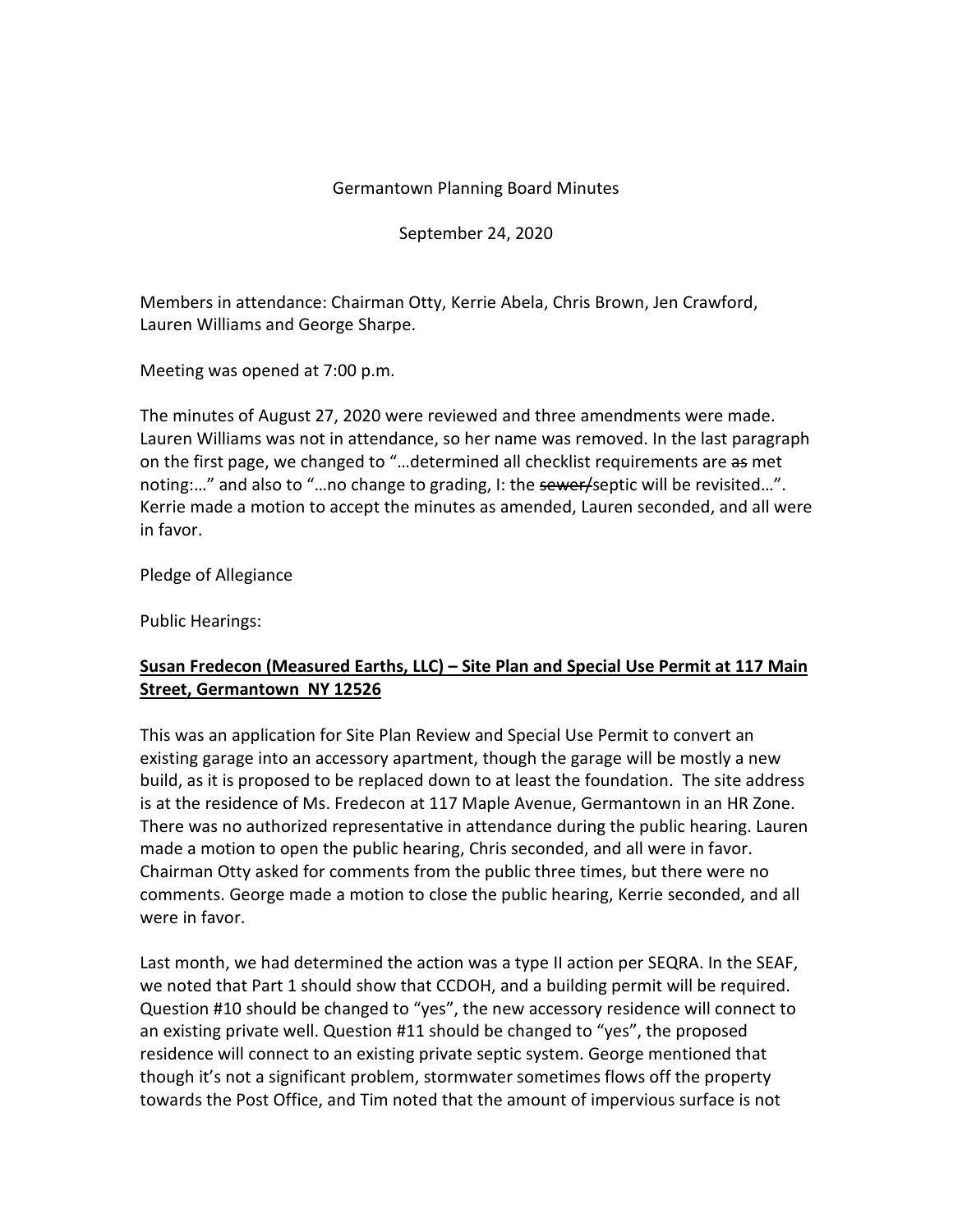changing, so question 17a should remain "no". Kerrie made a motion to be lead agency, and George seconded. Part 2 was skipped, however, because the action was deemed a type II action requiring no further environmental review. The Planning Board issued 6 unanimous votes for Notice of Action with the following conditions: CCDOH approval must be obtained for well and septic connections, and a Building Permit must be obtained prior to construction.

Applications:

# **Carolyn Roumeguere – Subdivision at 114 Best Lane Germantown NY 12526. Best Lane and Old Saw Mill Road**

Wesley Chase presented on behalf of Ms. Roumeguere as authorized by the letter provided. Mr. Chase indicated that the letter of denial from the CEO indicates the proposed subdivision meets all bulk dimension requirements. It is a minor subdivision in the AR district. The applicant's plan is to build a single family residence on the newly created 3.01 acre lot, and is working with a contractor to obtain a building permit. Online mapping resources do not indicate any federal or state wetlands on site, nor streams nor open bodies of water. The slopes are moderate. The proposed residence would eventually require CCDOH approval for water/septic hookups, and a driveway permit from the Germantown Highway Department. Mr. Chase explained that the newly created lot will be numbered "3" instead of "2" because the lot to the north was previously subdivided in 2013 and was already assigned the number "2". Tim suggested that a pre-application meeting could have been arranged to discuss level of detail on the maps, which will need to be updated with some more of the items listed in the Town's zoning law. George asked if the road is Saw Mill or Old Saw Mill Rd, and Mr. Chase will follow up. The Kerrie and Lauren asked where the pond was, which was determined to be on the northern, previously subdivided lot.

The Planning Board agreed the action was a Minor Subdivision. Jen made a motion to categorize the action as "unlisted" type per SEQRA, Kerrie seconded, and all were in favor. The Planning Board reviewed the SEAF, and noted that #2 should indicate that eventually, driveway, septic, and water permits will be required. #13b should be marked "no", and in the space provided, the applicant could write "unidentified". There were no additional comments on the SEAF. George made a motion to schedule the public hearing, Kerrie seconded. The Public Hearing will be scheduled for October 29.

## **Cora Hales – Subdivision at 39 Block Factory Road, Germantown NY 12526**

This is a proposed subdivision of one lot into two on Block Factory Road. Patty Heinkin was presenting on behalf of the Applicant. There are currently 2 residences which are accessed from Block Factory Road via the private ROW, though each of the proposed lots do have frontage on Block Factory Road. The Planning Board discussed whether this proposed subdivision would create a "flag lot". The lot width, measured perpendicular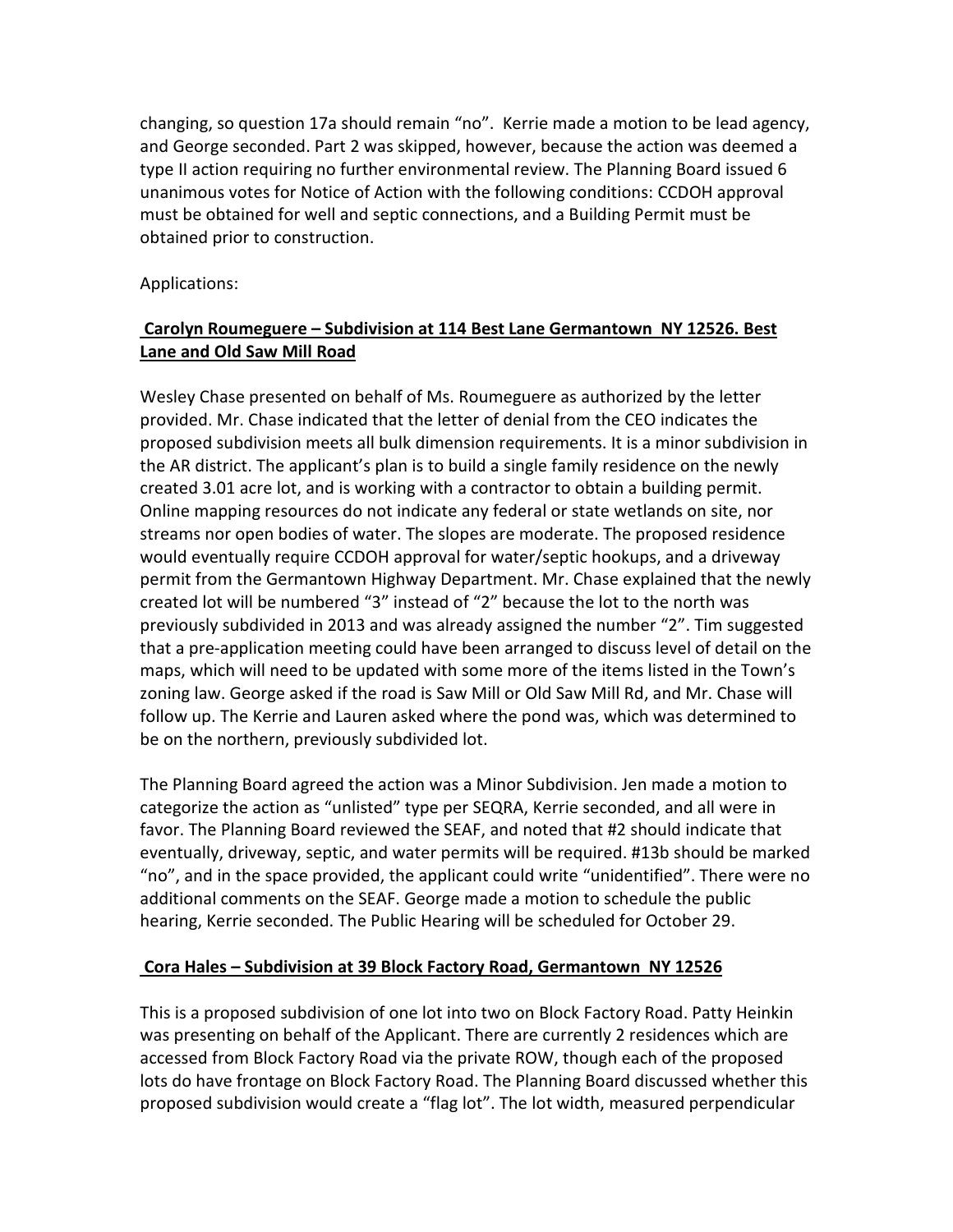to the side lot lines as defined by the zoning law is proposed to be less than 200ft, the lot width required by Schedule B in the AR zone. The proposed parcels will have at least 200ft frontage on each lot, which is measured along Block Factory Road. The Planning Board questioned whether a variance would be required from the ZBA to create a flag lot. Tim will submit a question to the Town Attorney to determine whether a ZBA variance will be required.

The Applicant was also asked to indicate where existing wells and septic system components were, and where underground electric is located. The existing 2 residences share a well, but have 2 different septic systems. The Applicant indicated there is a provision in the legal agreements regarding the shared water service, which will be reviewed by the Town's Attorney.

The SEAF was reviewed. #10 should be changed to "yes", and #11 should be changed to "yes". #13 should list the Roe Jan Creek. Though the SEAF indicated there are floodplains on the parcels, the Applicant confirmed there are no structures within the floodplain, which is located along the shore of the Roe Jan Creek. Tim prefers to complete Part 2 of the SEAF after the public hearing. George made a motion to schedule a public hearing, which was seconded by Lauren. If a variance is required from the ZBA, the Applicant might be able to meet with them prior to our next meeting, though it is not yet confirmed. Tim will obtain approval to ask the Town attorney the questions of ZBA variance and review of the shared water service agreement.

### Old Business:

Chris connected with Austin regarding updates to the Town website. They are working on fillable PDFs, and adding Chris's flow chart. Tim authorized Chris to proceed with putting applications up on the website without further authorization from the board, indicating that changes can always be made later if needed. Chris will send some drafts around for review, though. One change to be made is that all applications should ask the Applicant to indicate which zone the project is located in. Other proposed edits should be sent to Chris for incorporation.

### Other Business:

Tim suggested that Lauren be appointed the agricultural representative on our Planning Board, in light of recent absences by Board Member Emil due to technical difficulties with the online format of recent meetings. Emil was missed, other members agreed to reach out to him to see if anyone could help him participate in the next zoom meeting.

On a motion by Lauren, seconded by Kerrie, with all in favor and none opposed, the meeting was adjourned at 8:15 pm.